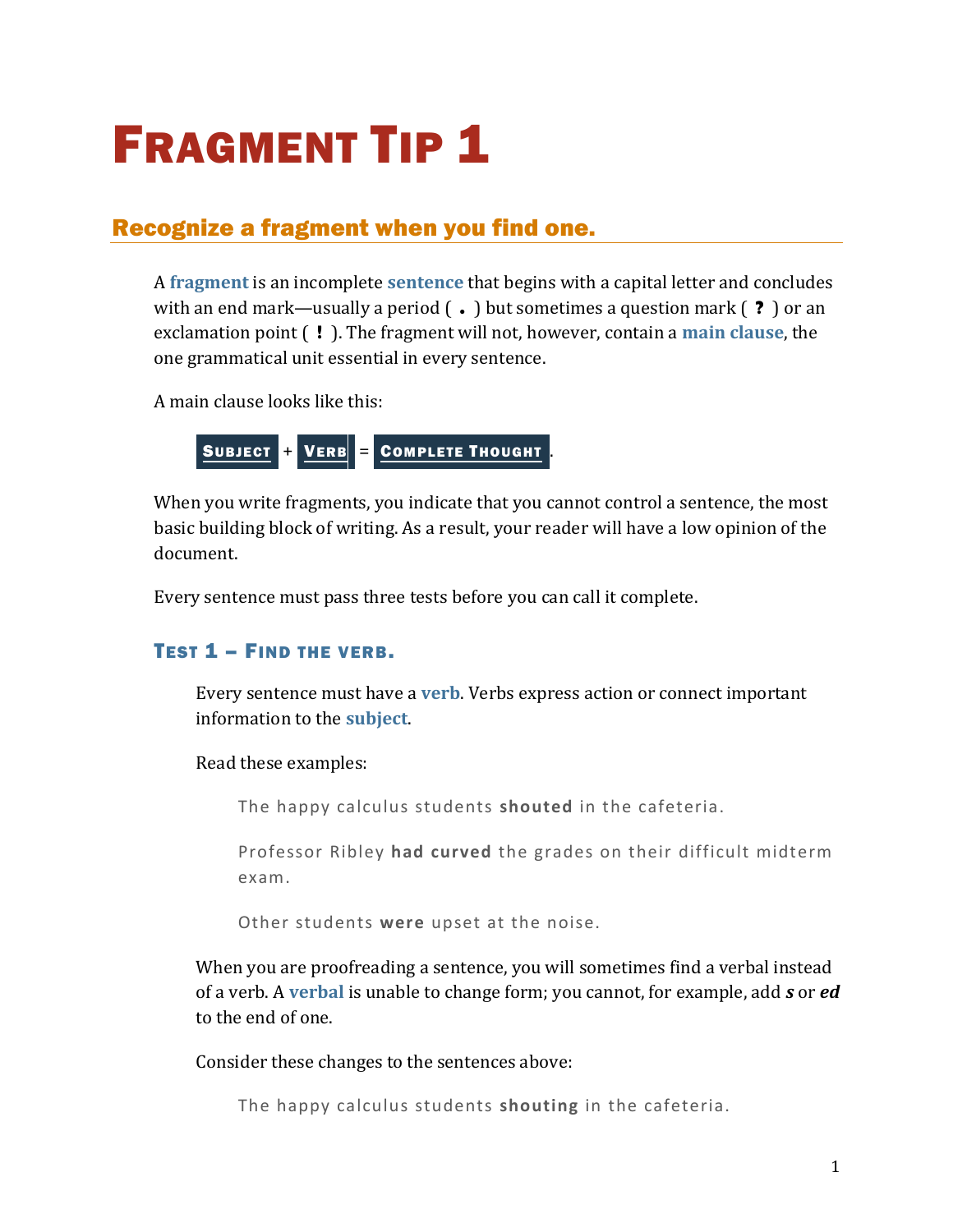Professor Ribley **having curved** the grades on their midterm exam.

Other students **being** upset at the noise.

These last three examples are fragments because they fail **Test 1**.

#### TEST 2 – FIND THE SUBJECT.

If you find an **[action verb](https://chompchomp.com/terms/actionverb.htm)** in the sentence, the **[subject](https://chompchomp.com/terms/subject.htm)** is whoever or whatever is doing that action. If, on the other hand, you find a **[linking verb](https://chompchomp.com/terms/linkingverb.htm)**, such as *am*, *is*, *are*, *was*, or *were*, the subject is usually whoever or whatever comes before the verb.

Here are two examples:

The **refrigerator** hummed in the kitchen.

What was humming? The fridge!

The coffee maker **was** annoyed.

What was annoyed? The coffee maker!

Sometimes writers assume that we know who or what the subject is, so they leave it out.

Read this example:

The coffee maker was annoyed. And the next morning **hissed** more vehemently than usual.

What hissed? The coffee maker did. Unfortunately, *coffee maker* is not part of the word group beginning with *And*. As a result, this word group is a fragment because it fails **Test 2**.

#### TEST 3 – FIND THE COMPLETE THOUGHT.

Between every capital letter and end mark, readers expect a complete thought. A **[subordinate clause](https://chompchomp.com/terms/subordinateclause.htm)**, for example, has both a **[subject](https://chompchomp.com/terms/subject.htm)** and a **[verb](https://chompchomp.com/terms/verb.htm)**. However, the clause also begins with a **[subordinate conjunction](https://chompchomp.com/terms/subordinateconjunction.htm)** such as *because*, *if*, or *since* or a **[relative pronoun](http://chompchomp.com/terms/relativepronoun.htm)** such as *who*, *which*, or *that*. These opening words keep the subject and verb from expressing a complete thought.